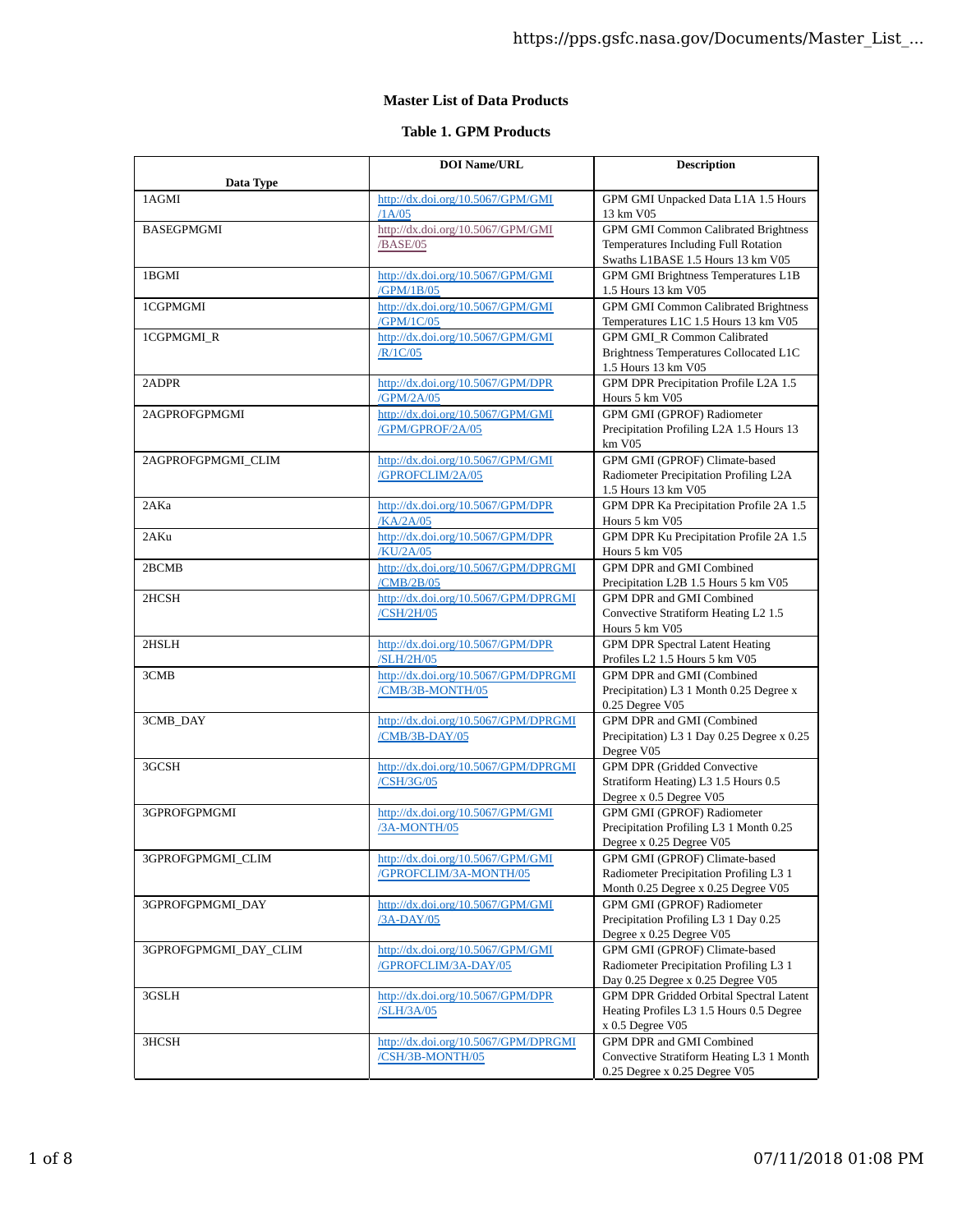|           | <b>DOI Name/URL</b>                 | <b>Description</b>                     |
|-----------|-------------------------------------|----------------------------------------|
| Data Type |                                     |                                        |
| 3HSLH     | http://dx.doi.org/10.5067/GPM/DPR   | <b>GPM DPR Spectral Latent Heating</b> |
|           | /SLH/3A-MONTH/05                    | Profiles L3 1 Month 0.25 Degree x 0.25 |
|           |                                     | Degree V05                             |
| 3IMERGHH  | http://dx.doi.org/10.5067/GPM/IMERG | GPM IMERG Final Precipitation L3 Half  |
|           | /3B-HH/05                           | Hourly 0.1 Degree x 0.1 Degree V05     |
| 3IMERGM   | http://dx.doi.org/10.5067/GPM/IMERG | GPM IMERG Final Precipitation L3 1     |
|           | /3B-MONTH/05                        | Month 0.1 Degree x 0.1 Degree V05      |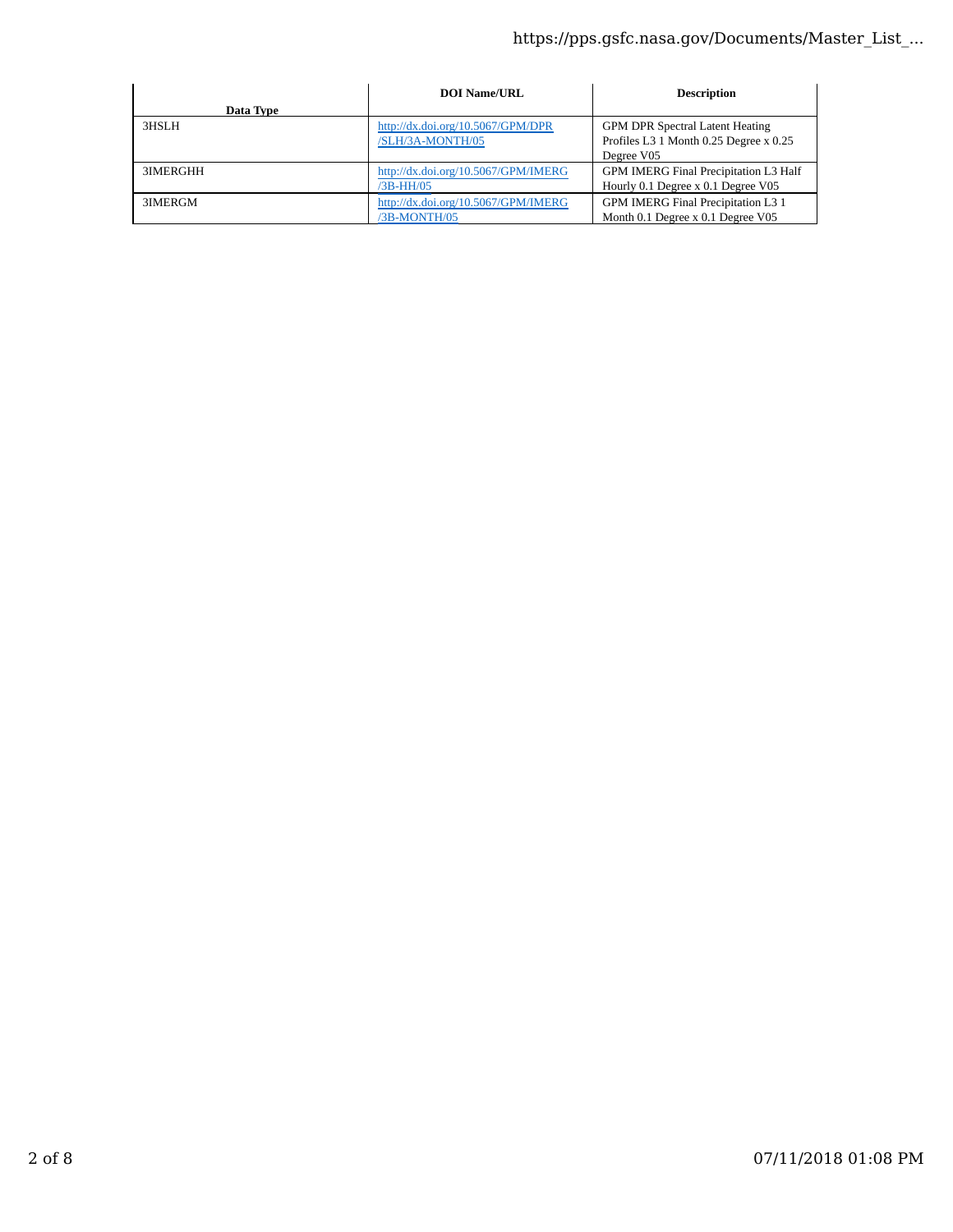| Data Type            | <b>DOI Name/URL</b>                                | <b>Description</b>                                                      |
|----------------------|----------------------------------------------------|-------------------------------------------------------------------------|
| 1CF16SSMIS           | http://dx.doi.org/10.5067/GPM/SSMIS                | GPM SSMIS on F16 Common Calibrated                                      |
|                      | /F16/1C/05                                         | Brightness Temperatures L1C 1.5 Hours                                   |
|                      |                                                    | 12 km V05                                                               |
| 1CF17SSMIS           | http://dx.doi.org/10.5067/GPM/SSMIS                | GPM SSMIS on F17 Common Calibrated                                      |
|                      | /F17/1C/05                                         | Brightness Temperatures L1C 1.5 Hours                                   |
|                      |                                                    | 12 km V05                                                               |
| 1CF18SSMIS           | http://dx.doi.org/10.5067/GPM/SSMIS                | GPM SSMIS on F18 Common Calibrated                                      |
|                      | /F18/1C/05                                         | Brightness Temperatures L1C 1.5 Hours                                   |
|                      |                                                    | 12 km V05                                                               |
| 1CF19SSMIS           | http://dx.doi.org/10.5067/GPM/SSMIS                | GPM SSMIS on F19 Common Calibrated                                      |
|                      | /F19/1C/05                                         | Brightness Temperatures L1C 1.5 Hours                                   |
|                      |                                                    | 12 km V05                                                               |
| 1CGCOMW1AMSR2        | http://dx.doi.org/10.5067/GPM/AMSR2                | GPM AMSR-2 on GCOM-W1 Common                                            |
|                      | /GCOMW1/1C/05                                      | Calibrated Brightness Temperatures L1C                                  |
|                      |                                                    | 1.5 Hours 10 km V05<br>GPM MHS on METOP-A Common                        |
| 1CMETOPAMHS          | http://dx.doi.org/10.5067/GPM/MHS<br>/METOPA/1C/05 | Calibrated Brightness Temperatures L1C                                  |
|                      |                                                    | 1.5 Hours 17 km V05                                                     |
| 1CMETOPBMHS          | http://dx.doi.org/10.5067/GPM/MHS                  | GPM MHS on METOP-B Common                                               |
|                      | /METOPB/1C/05                                      | Calibrated Brightness Temperatures L1C                                  |
|                      |                                                    | 1.5 Hours 17 km V05                                                     |
| 1CMT1SAPHIR          | http://dx.doi.org/10.5067/GPM/SAPHIR               | GPM SAPHIR on MT1 Common                                                |
|                      | /MT1/1C/05                                         | Calibrated Brightness Temperatures L1C                                  |
|                      |                                                    | 1.5 Hours 10 km V05                                                     |
| 1CNOAA18MHS          | http://dx.doi.org/10.5067/GPM/MHS                  | GPM MHS on NOAA-18 Common                                               |
|                      | /NOAA18/1C/05                                      | Calibrated Brightness Temperatures L1C                                  |
|                      |                                                    | 1.5 Hours 17 km V05                                                     |
| 1CNOAA19MHS          | http://dx.doi.org/10.5067/GPM/MHS                  | GPM MHS on NOAA-19 Common                                               |
|                      | /NOAA19/1C/05                                      | Calibrated Brightness Temperatures L1C                                  |
|                      |                                                    | 1.5 Hours 17 km V05                                                     |
| 1CNPPATMS            | http://dx.doi.org/10.5067/GPM/ATMS                 | GPM ATMS on SUOMI-NPP Common                                            |
|                      | /NPP/1C/05                                         | Calibrated Brightness Temperatures L1C                                  |
|                      |                                                    | 1.5 Hours 16 km V05                                                     |
| 2AGPROFF16SSMIS      | http://dx.doi.org/10.5067/GPM/SSMIS                | GPM SSMIS on F16 (GPROF)                                                |
|                      | <b>F16/GPROF/2A/05</b>                             | Radiometer Precipitation Profiling L2 1.5                               |
|                      |                                                    | Hours 12 km V05                                                         |
| 2AGPROFF16SSMIS_CLIM | http://dx.doi.org/10.5067/GPM/SSMIS                | GPM SSMIS on F16 (GPROF)                                                |
|                      | /F16/GPROFCLIM/2A/05                               | Climate-based Radiometer Precipitation<br>Profiling 1.5 Hours 12 km V05 |
| 2AGPROFF17SSMIS      | http://dx.doi.org/10.5067/GPM/SSMIS                | GPM SSMIS on F17 (GPROF)                                                |
|                      | /F17/GPROF/2A/05                                   | Radiometer Precipitation Profiling L2 1.5                               |
|                      |                                                    | Hours 12 km V05                                                         |
| 2AGPROFF17SSMIS_CLIM | http://dx.doi.org/10.5067/GPM/SSMIS                | GPM SSMIS on F17 (GPROF)                                                |
|                      | /F17/GPROFCLIM/2A/05                               | Climate-based Radiometer Precipitation                                  |
|                      |                                                    | Profiling 1.5 Hours 12 km V05                                           |
| 2AGPROFF18SSMIS      | http://dx.doi.org/10.5067/GPM/SSMIS                | GPM SSMIS on F18 (GPROF)                                                |
|                      | /F18/GPROF/2A/05                                   | Radiometer Precipitation Profiling L2 1.5                               |
|                      |                                                    | Hours 12 km V05                                                         |
| 2AGPROFF18SSMIS_CLIM | http://dx.doi.org/10.5067/GPM/SSMIS                | GPM SSMIS on F18 (GPROF)                                                |
|                      | /F18/GPROFCLIM/2A/05                               | Climate-based Radiometer Precipitation                                  |
|                      |                                                    | Profiling 1.5 Hours 12 km V05                                           |
| 2AGPROFF19SSMIS      | http://dx.doi.org/10.5067/GPM/SSMIS                | GPM SSMIS on F19 (GPROF)                                                |
|                      | /F19/GPROF/2A/05                                   | Radiometer Precipitation Profiling L2 1.5                               |
|                      |                                                    | Hours 12 km V05                                                         |
| 2AGPROFF19SSMIS_CLIM | http://dx.doi.org/10.5067/GPM/SSMIS                | GPM SSMIS on F19 (GPROF)                                                |
|                      | /F19/GPROFCLIM/2A/05                               | Climate-based Radiometer Precipitation                                  |
|                      | http://dx.doi.org/10.5067/GPM/AMSR2                | Profiling 1.5 Hours 12 km V05<br>GPM AMSR-2 on GCOM-W1 (GPROF)          |
| 2AGPROFGCOMW1AMSR2   | /GCOMW1/GPROF/2A/05                                | Radiometer Precipitation Profiling L2A                                  |
|                      |                                                    | 1.5 Hours 10 km V05                                                     |
|                      |                                                    |                                                                         |

## **Table 2. GPM Constellation Products**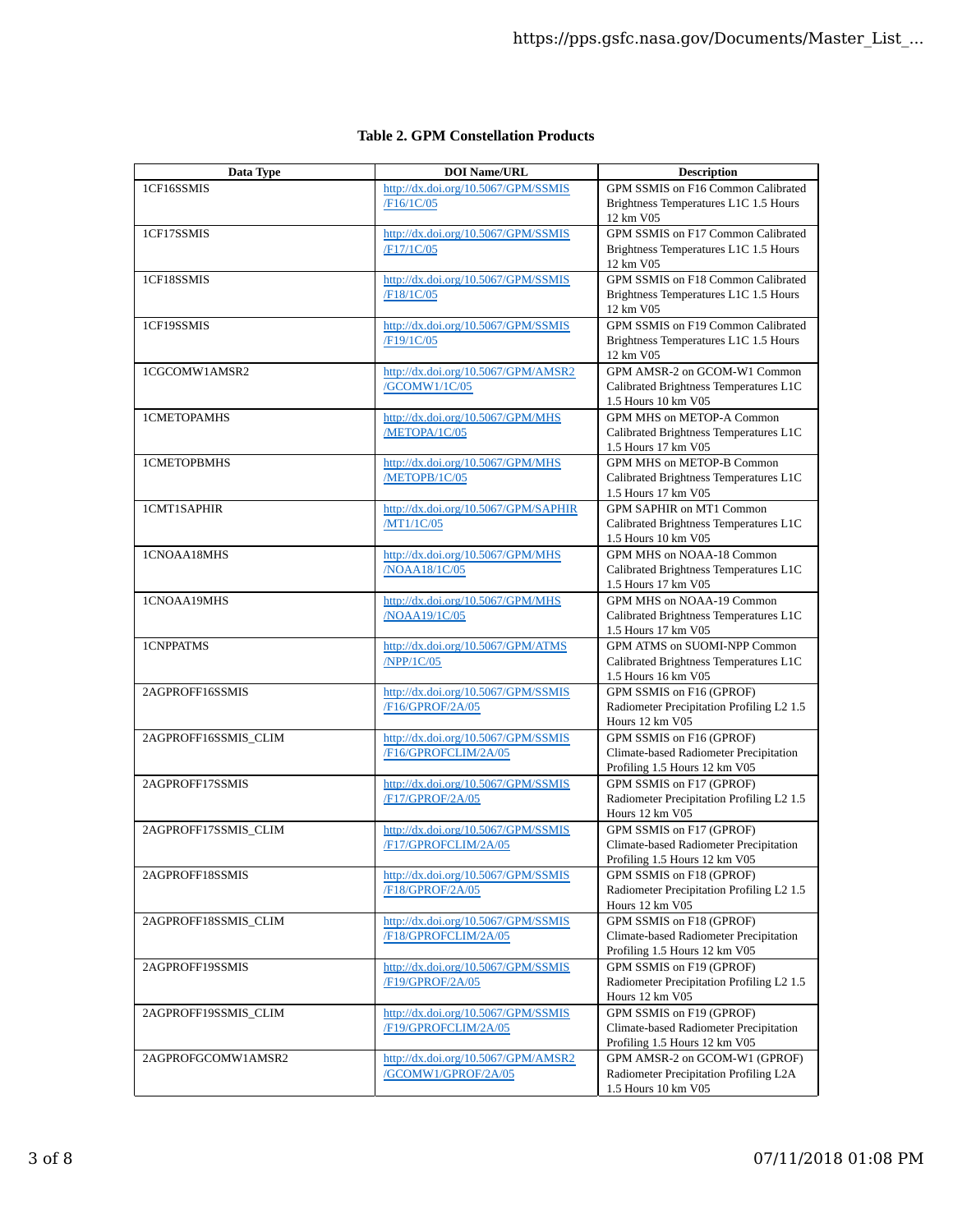| Data Type               | <b>DOI Name/URL</b>                                     | <b>Description</b>                                                  |
|-------------------------|---------------------------------------------------------|---------------------------------------------------------------------|
| 2AGPROFGCOMW1AMSR2_CLIM | http://dx.doi.org/10.5067/GPM/AMSR2                     | GPM AMSR-2 on GCOM-W1 (GPROF)                                       |
|                         | /GCOMW1/GPROFCLIM/2A/05                                 | Climate-based Radiometer Precipitation                              |
|                         |                                                         | Profiling L2A 1.5 Hours 10 km V05                                   |
| 2AGPROFMETOPAMHS        | http://dx.doi.org/10.5067/GPM/MHS                       | GPM MHS on METOP-A (GPROF)                                          |
|                         | /METOPA/GPROF/2A/05                                     | Radiometer Precipitation Profiling L2A                              |
|                         |                                                         | 1.5 Hours 17 km V05                                                 |
| 2AGPROFMETOPAMHS_CLIM   | http://dx.doi.org/10.5067/GPM/MHS                       | GPM MHS on METOP-A (GPROF)                                          |
|                         | /METOPA/GPROFCLIM/2A/05                                 | Climate-Based Radiometer Precipitation                              |
|                         |                                                         | Profiling L2A 1.5 Hours 17 km V05                                   |
| 2AGPROFMETOPBMHS        | http://dx.doi.org/10.5067/GPM/MHS                       | GPM MHS on METOP-B (GPROF)                                          |
|                         | /METOPB/GPROF/2A/05                                     | Radiometer Precipitation Profiling L2A<br>1.5 Hours 17 km V05       |
| 2AGPROFMETOPBMHS_CLIM   | http://dx.doi.org/10.5067/GPM/MHS                       | GPM MHS on METOP-B (GPROF)                                          |
|                         | /METOPB/GPROFCLIM/2A/05                                 | Climate-Based Radiometer Precipitation                              |
|                         |                                                         | Profiling L2A 1.5 Hours 17 km V05                                   |
| 2AGPROFNOAA18MHS        | http://dx.doi.org/10.5067/GPM/MHS                       | GPM MHS on NOAA-18 (GPROF)                                          |
|                         | /NOAA18/GPROF/2A/05                                     | Radiometer Precipitation Profiling L2A                              |
|                         |                                                         | 1.5 Hours 17 km V05                                                 |
| 2AGPROFNOAA18MHS_CLIM   | http://dx.doi.org/10.5067/GPM/MHS                       | GPM MHS on NOAA-18 (GPROF)                                          |
|                         | /NOAA18/GPROFCLIM/2A/05                                 | Climate-based Radiometer Precipitation                              |
|                         |                                                         | Profiling L2A 1.5 Hours 17 km V05                                   |
| 2AGPROFNOAA19MHS        | http://dx.doi.org/10.5067/GPM/MHS                       | GPM MHS on NOAA-19 (GPROF)                                          |
|                         | /NOAA19/GPROF/2A/05                                     | Radiometer Precipitation Profiling L2A                              |
|                         |                                                         | 1.5 Hours 17 km V05                                                 |
| 2AGPROFNOAA19MHS_CLIM   | http://dx.doi.org/10.5067/GPM/MHS                       | GPM MHS on NOAA-19 (GPROF)                                          |
|                         | /NOAA19/GPROFCLIM/2A/05                                 | Climate-based Radiometer Precipitation                              |
|                         |                                                         | Profiling L2A 1.5 Hours 17 km V05                                   |
| 2AGPROFNPPATMS          | http://dx.doi.org/10.5067/GPM/ATMS                      | GPM ATMS on SUOMI-NPP (GPROF)                                       |
|                         | /NPP/GPROF/2A/05                                        | Radiometer Precipitation Profiling L2 1.5                           |
|                         |                                                         | Hours 16 km V05                                                     |
| 2AGPROFNPPATMS_CLIM     | http://dx.doi.org/10.5067/GPM/ATMS                      | GPM ATMS on SUOMI-NPP (GPROF)                                       |
|                         | /NPP/GPROFCLIM/2A/05                                    | Climate-based Radiometer Precipitation                              |
|                         |                                                         | Profiling L2 1.5 Hours 16 km V05                                    |
| 2APRPSMT1SAPHIR         | http://dx.doi.org/10.5067/GPM/SAPHIR<br>/MT1/PRPS/2A/05 | GPM SAPHIR on MT1 (PRPS)<br>Radiometer Precipitation Profiling L2A  |
|                         |                                                         | 1.5 Hours 10 km V05                                                 |
| 3GPROFF16SSMIS          | http://dx.doi.org/10.5067/GPM/SSMIS                     | GPM SSMIS on F16 (GPROF)                                            |
|                         | /F16/3A-MONTH/05                                        | Radiometer Precipitation Profiling L3 1                             |
|                         |                                                         | Month 0.25 Degree x 0.25 Degree V05                                 |
| 3GPROFF16SSMIS_CLIM     | http://dx.doi.org/10.5067/GPM/SSMIS                     | GPM SSMIS on F16 (GPROF)                                            |
|                         | /F16/GPROFCLIM/3A-MONTH/05                              | Climate-based Radiometer Precipitation                              |
|                         |                                                         | Profiling L3 1 Month 0.25 Degree x 0.25                             |
|                         |                                                         | Degree V05                                                          |
| 3GPROFF16SSMIS_DAY      | http://dx.doi.org/10.5067/GPM/SSMIS                     | GPM SSMIS on F16 (GPROF)                                            |
|                         | F16/3A-DAY/05                                           | Radiometer Precipitation Profiling L3 1                             |
|                         |                                                         | Day 0.25 Degree x 0.25 Degree V05                                   |
| 3GPROFF16SSMIS_DAY_CLIM | http://dx.doi.org/10.5067/GPM/SSMIS                     | GPM SSMIS on F16 (GPROF)                                            |
|                         | /F16/GPROFCLIM/3A-DAY/05                                | Climate-based Radiometer Precipitation                              |
|                         |                                                         | Profiling L3 1 Day 0.25 Degree x 0.25                               |
|                         |                                                         | Degree V05                                                          |
| 3GPROFF17SSMIS          | http://dx.doi.org/10.5067/GPM/SSMIS<br>/F17/3A-MONTH/05 | GPM SSMIS on F17 (GPROF)<br>Radiometer Precipitation Profiling L3 1 |
|                         |                                                         | Month 0.25 Degree x 0.25 Degree V05                                 |
| 3GPROFF17SSMIS CLIM     | http://dx.doi.org/10.5067/GPM/SSMIS                     | GPM SSMIS on F17 (GPROF)                                            |
|                         | /F17/GPROFCLIM/3A-MONTH/05                              | Climate-based Radiometer Precipitation                              |
|                         |                                                         | Profiling L3 1 Month 0.25 Degree x 0.25                             |
|                         |                                                         | Degree V05                                                          |
| 3GPROFF17SSMIS_DAY      | http://dx.doi.org/10.5067/GPM/SSMIS                     | GPM SSMIS on F17 (GPROF)                                            |
|                         | /F17/3A-DAY/05                                          | Radiometer Precipitation Profiling L3 1                             |
|                         |                                                         | Day 0.25 Degree x 0.25 Degree V05                                   |
| 3GPROFF17SSMIS_DAY_CLIM | http://dx.doi.org/10.5067/GPM/SSMIS                     | GPM SSMIS on F17 (GPROF)                                            |
|                         | /F17/GPROFCLIM/3A-DAY/05                                | Climate-based Radiometer Precipitation                              |
|                         |                                                         | Profiling L3 1 Day 0.25 Degree x 0.25                               |
|                         |                                                         | Degree V05                                                          |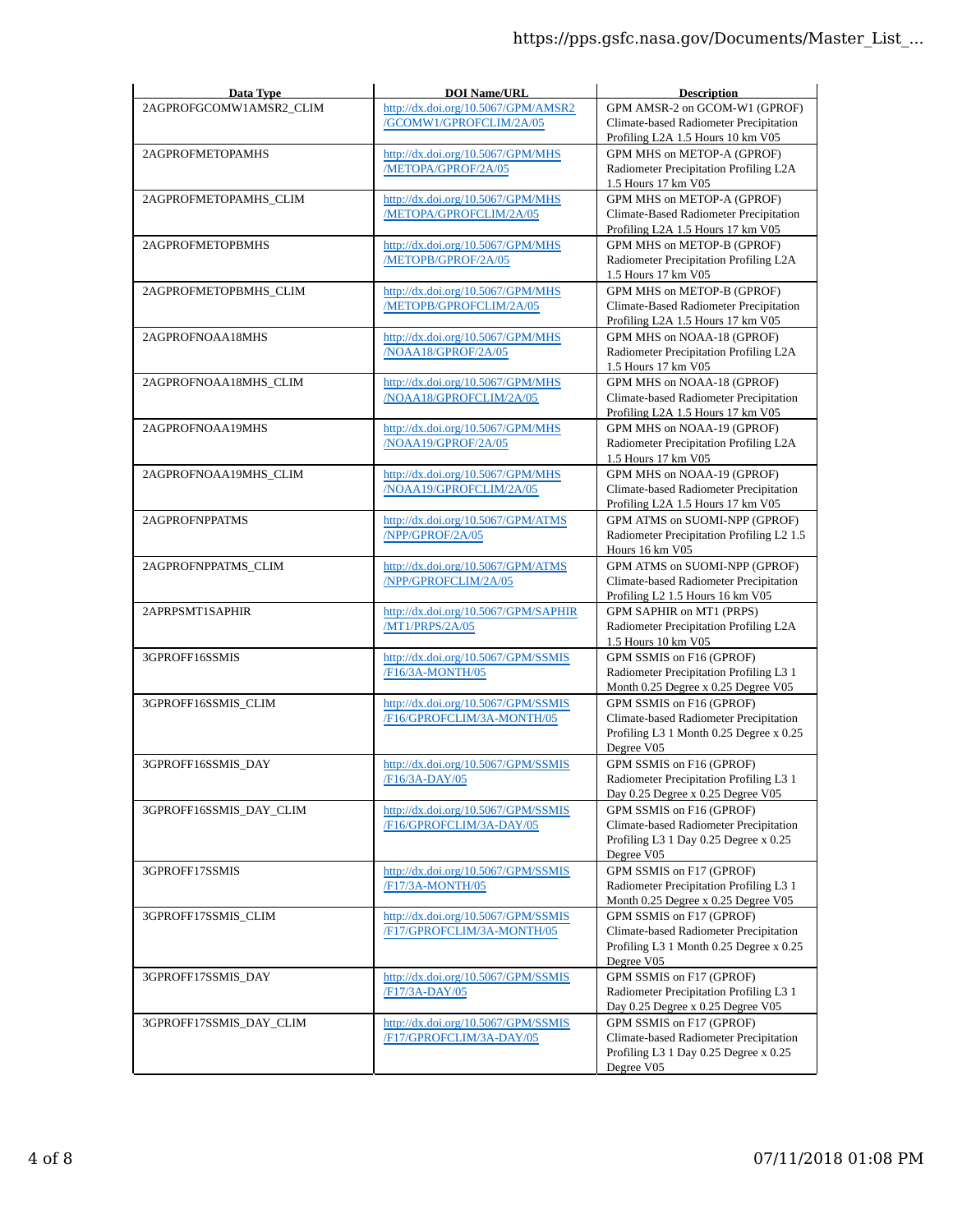| Data Type                  | <b>DOI Name/URL</b>                                                      | <b>Description</b>                                                                                                               |
|----------------------------|--------------------------------------------------------------------------|----------------------------------------------------------------------------------------------------------------------------------|
| 3GPROFF18SSMIS             | http://dx.doi.org/10.5067/GPM/SSMIS<br>/F18/3A-MONTH/05                  | GPM SSMIS on F18 (GPROF)<br>Radiometer Precipitation Profiling L3 1<br>Month 0.25 Degree x 0.25 Degree V05                       |
| 3GPROFF18SSMIS_CLIM        | http://dx.doi.org/10.5067/GPM/SSMIS<br>/F18/GPROFCLIM/3A-MONTH/05        | GPM SSMIS on F18 (GPROF)<br>Climate-based Radiometer Precipitation<br>Profiling L3 1 Month 0.25 Degree x 0.25<br>Degree V05      |
| 3GPROFF18SSMIS_DAY         | http://dx.doi.org/10.5067/GPM/SSMIS<br>/F18/3A-DAY/05                    | GPM SSMIS on F18 (GPROF)<br>Radiometer Precipitation Profiling L3 1<br>Day 0.25 Degree x 0.25 Degree V05                         |
| 3GPROFF18SSMIS_DAY_CLIM    | http://dx.doi.org/10.5067/GPM/SSMIS<br>/F18/GPROFCLIM/3A-DAY/05          | GPM SSMIS on F18 (GPROF)<br>Climate-based Radiometer Precipitation<br>Profiling L3 1 Day 0.25 Degree x 0.25<br>Degree V05        |
| 3GPROFF19SSMIS             | http://dx.doi.org/10.5067/GPM/SSMIS<br>/F19/3A-MONTH/05                  | GPM SSMIS on F19 (GPROF)<br>Radiometer Precipitation Profiling L3 1<br>Month 0.25 Degree x 0.25 Degree V05                       |
| 3GPROFF19SSMIS_CLIM        | http://dx.doi.org/10.5067/GPM/SSMIS<br>/F19/GPROFCLIM/3A-MONTH/05        | GPM SSMIS on F19 (GPROF)<br>Climate-based Radiometer Precipitation<br>Profiling L3 1 Month 0.25 Degree x 0.25<br>Degree V05      |
| 3GPROFF19SSMIS_DAY         | http://dx.doi.org/10.5067/GPM/SSMIS<br>/F19/3A-DAY/05                    | GPM SSMIS on F19 (GPROF)<br>Radiometer Precipitation Profiling L3 1<br>Day 0.25 Degree x 0.25 Degree V05                         |
| 3GPROFF19SSMIS_DAY_CLIM    | http://dx.doi.org/10.5067/GPM/SSMIS<br>/F19/GPROFCLIM/3A-DAY/05          | GPM SSMIS on F19 (GPROF)<br>Climate-based Radiometer Precipitation<br>Profiling L3 1 Day 0.25 Degree x 0.25<br>Degree V05        |
| 3GPROFGCOMW1AMSR2          | http://dx.doi.org/10.5067/GPM/AMSR2<br>/GCOMW1/3A-MONTH/05               | GPM AMSR-2 on GCOM-W1 (GPROF)<br>Radiometer Precipitation Profiling L3 1<br>Month 0.25 Degree x 0.25 Degree V05                  |
| 3GPROFGCOMW1AMSR2_CLIM     | http://dx.doi.org/10.5067/GPM/AMSR2<br>/GCOMW1/GPROFCLIM<br>/3A-MONTH/05 | GPM AMSR-2 on GCOM-W1 (GPROF)<br>Climate-based Radiometer Precipitation<br>Profiling L3 1 Month 0.25 Degree x 0.25<br>Degree V05 |
| 3GPROFGCOMW1AMSR2_DAY      | http://dx.doi.org/10.5067/GPM/AMSR2<br>/GCOMW1/3A-DAY/05                 | GPM AMSR-2 on GCOM-W1 (GPROF)<br>Radiometer Precipitation Profiling L3 1<br>Day 0.25 Degree x 0.25 Degree V05                    |
| 3GPROFGCOMW1AMSR2 DAY CLIM | http://dx.doi.org/10.5067/GPM/AMSR2<br>/GCOMW1/GPROFCLIM/3A-DAY/05       | GPM AMSR-2 on GCOM-W1 (GPROF)<br>Climate-based Radiometer Precipitation<br>Profiling L3 1 Day 0.25 Degree x 0.25<br>Degree V05   |
| 3GPROFMETOPAMHS            | http://dx.doi.org/10.5067/GPM/MHS<br>/METOPA/3A-MONTH/05                 | GPM MHS on METOP-A (GPROF)<br>Radiometer Precipitation Profiling L3 1<br>Month 0.25 Degree x 0.25 Degree V05                     |
| 3GPROFMETOPAMHS_CLIM       | http://dx.doi.org/10.5067/GPM/MHS<br>/METOPA/GPROFCLIM/3A-MONTH/05       | GPM MHS on METOP-A (GPROF)<br>Climate-based Radiometer Precipitation<br>Profiling L3 1 Month 0.25 Degree x 0.25<br>Degree V05    |
| 3GPROFMETOPAMHS_DAY        | http://dx.doi.org/10.5067/GPM/MHS<br>/METOPA/3A-DAY/05                   | GPM MHS on METOP-A (GPROF)<br>Radiometer Precipitation Profiling L3 1<br>Day 0.25 Degree x 0.25 Degree V05                       |
| 3GPROFMETOPAMHS_DAY_CLIM   | http://dx.doi.org/10.5067/GPM/MHS<br>/METOPA/GPROFCLIM/3A-DAY/05         | GPM MHS on METOP-A (GPROF)<br>Climate-based Radiometer Precipitation<br>Profiling L3 1 Day 0.25 Degree x 0.25<br>Degree V05      |
| 3GPROFMETOPBMHS            | http://dx.doi.org/10.5067/GPM/MHS<br>/METOPB/3A-MONTH/05                 | GPM MHS on METOP-B (GPROF)<br>Radiometer Precipitation Profiling L3 1<br>Month 0.25 Degree x 0.25 Degree V05                     |
| 3GPROFMETOPBMHS_CLIM       | http://dx.doi.org/10.5067/GPM/MHS<br>/METOPB/GPROFCLIM/3A-MONTH/05       | GPM MHS on METOP-B (GPROF)<br>Climate-based Radiometer Precipitation<br>Profiling L3 1 Month 0.25 Degree x 0.25<br>Degree V05    |
| 3GPROFMETOPBMHS_DAY        | http://dx.doi.org/10.5067/GPM/MHS<br>/METOPB/3A-DAY/05                   | GPM MHS on METOP-B (GPROF)<br>Radiometer Precipitation Profiling L3 1<br>Day 0.25 Degree x 0.25 Degree V05                       |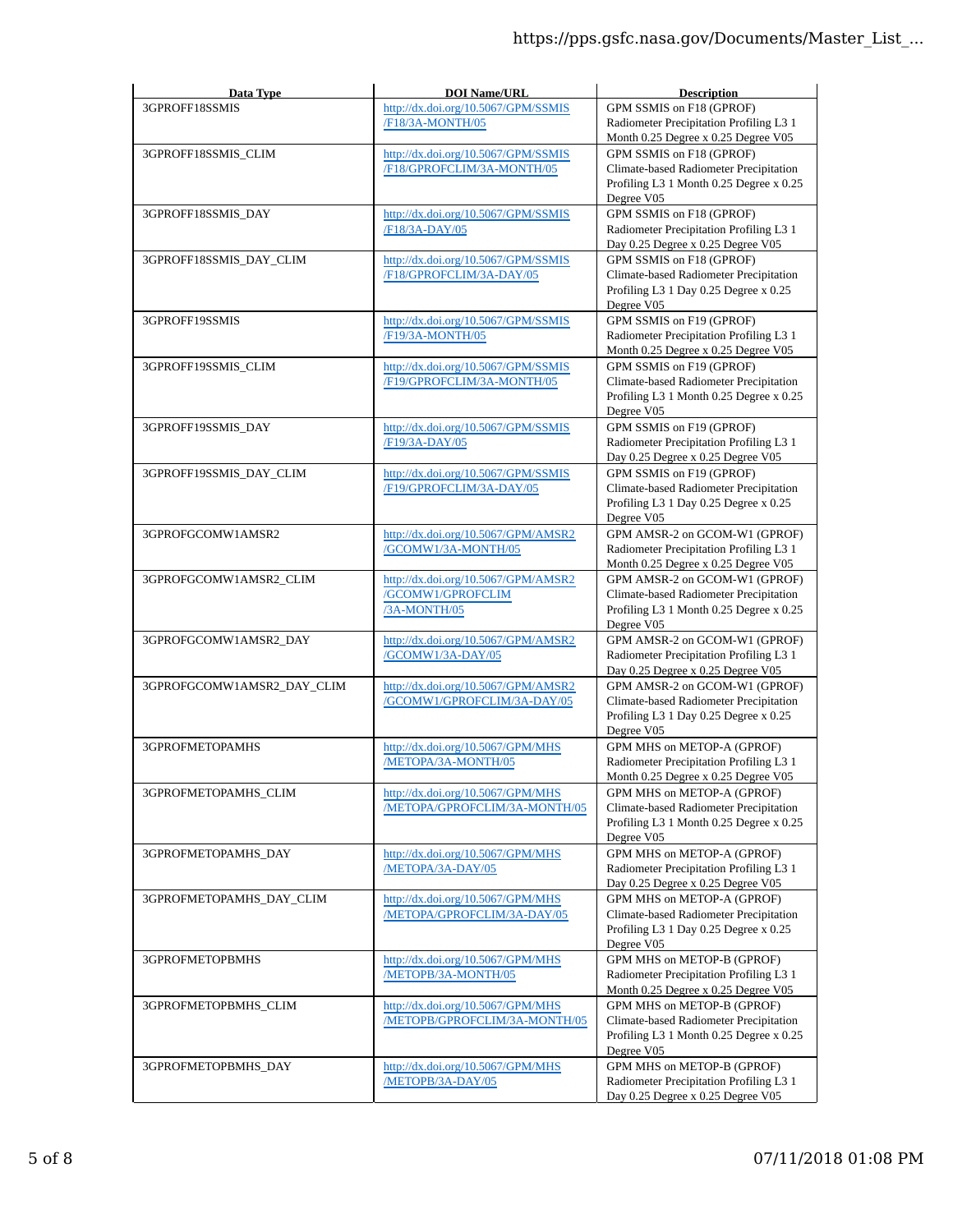| Data Type                | <b>DOI Name/URL</b>                                                | <b>Description</b>                                                                                                           |
|--------------------------|--------------------------------------------------------------------|------------------------------------------------------------------------------------------------------------------------------|
| 3GPROFMETOPBMHS DAY CLIM | http://dx.doi.org/10.5067/GPM/MHS<br>/METOPB/GPROFCLIM/3A-DAY/05   | GPM MHS on METOP-B (GPROF)<br>Climate-based Radiometer Precipitation<br>Profiling L3 1 Day 0.25 Degree x 0.25<br>Degree V05  |
| 3GPROFNOAA18MHS          | http://dx.doi.org/10.5067/GPM/MHS<br>/NOAA18/3A-MONTH/05           | GPM MHS on NOAA18 (GPROF)<br>Radiometer Precipitation Profiling L3 1<br>Month 0.25 Degree x 0.25 Degree V05                  |
| 3GPROFNOAA18MHS_CLIM     | http://dx.doi.org/10.5067/GPM/MHS<br>/NOAA18/GPROFCLIM/3A-MONTH/05 | GPM MHS on NOAA18 (GPROF)<br>Climate-based Radiometer Precipitation<br>Profiling L3 1 Month 0.25 Degree x 0.25<br>Degree V05 |
| 3GPROFNOAA18MHS_DAY      | http://dx.doi.org/10.5067/GPM/MHS<br>/NOAA18/3A-DAY/05             | GPM MHS on NOAA18 (GPROF)<br>Radiometer Precipitation Profiling L3 1<br>Day 0.25 Degree x 0.25 Degree V05                    |
| 3GPROFNOAA18MHS_DAY_CLIM | http://dx.doi.org/10.5067/GPM/MHS<br>/NOAA18/GPROFCLIM/3A-DAY/05   | GPM MHS on NOAA18 (GPROF)<br>Climate-based Radiometer Precipitation<br>Profiling L3 1 Day 0.25 Degree x 0.25<br>Degree V05   |
| 3GPROFNOAA19MHS          | http://dx.doi.org/10.5067/GPM/MHS<br>/NOAA19/3A-MONTH/05           | GPM MHS on NOAA19 (GPROF)<br>Radiometer Precipitation Profiling L3 1<br>Month 0.25 Degree x 0.25 Degree V05                  |
| 3GPROFNOAA19MHS_CLIM     | http://dx.doi.org/10.5067/GPM/MHS<br>/NOAA19/GPROFCLIM/3A-MONTH/05 | GPM MHS on NOAA19 (GPROF)<br>Climate-based Radiometer Precipitation<br>Profiling L3 1 Month 0.25 Degree x 0.25<br>Degree V05 |
| 3GPROFNOAA19MHS_DAY      | http://dx.doi.org/10.5067/GPM/MHS<br>/NOAA19/3A-DAY/05             | GPM MHS on NOAA19 (GPROF)<br>Radiometer Precipitation Profiling L3 1<br>Day 0.25 Degree x 0.25 Degree V05                    |
| 3GPROFNOAA19MHS_DAY_CLIM | http://dx.doi.org/10.5067/GPM/MHS<br>/NOAA19/GPROFCLIM/3A-DAY/05   | GPM MHS on NOAA19 (GPROF)<br>Climate-based Radiometer Precipitation<br>Profiling L3 1 Day 0.25 Degree x 0.25<br>Degree V05   |
| <b>3GPROFNPPATMS</b>     | http://dx.doi.org/10.5067/GPM/ATMS<br>/NPP/3A-MONTH/05             | GPM ATMS on SUOMI-NPP (GPROF)<br>Radiometer Precipitation Profiling L3 1<br>Month 0.25 Degree x 0.25 Degree V05              |
| 3GPROFNPPATMS_CLIM       | http://dx.doi.org/10.5067/GPM/ATMS<br>/NPP/GPROFCLIM/3A-MONTH/05   | ATMS on NPP (GPROF) Climate-based<br>Radiometer Precipitation Profiling L3 1<br>Month 0.25 Degree x 0.25 Degree V05          |
| 3GPROFNPPATMS DAY        | http://dx.doi.org/10.5067/GPM/ATMS<br>/NPP/3A-DAY/05               | GPM ATMS on SUOMI-NPP (GPROF)<br>Radiometer Precipitation Profiling L3 1<br>Day 0.25 Degree x 0.25 Degree V05                |
| 3GPROFNPPATMS_DAY_CLIM   | http://dx.doi.org/10.5067/GPM/ATMS<br>/NPP/GPROFCLIM/3A-DAY/05     | ATMS on NPP (GPROF) Climate-based<br>Radiometer Precipitation Profiling L3 1<br>Day 0.25 Degree x 0.25 Degree V05            |
| 3PRPSMT1SAPHIR           | http://dx.doi.org/10.5067/GPM/SAPHIR<br>/MT1/PRPS/3A-MONTH/05      | GPM SAPHIR on MT1 (PRPS)<br>Radiometer Precipitation Profiling L3 1<br>Month 0.25 Degree x 0.25 Degree V05                   |
| 3PRPSMT1SAPHIR_DAY       | http://dx.doi.org/10.5067/GPM/SAPHIR<br>/MT1/PRPS/3A-DAY/05        | GPM SAPHIR on MT1 (PRPS)<br>Radiometer Precipitation Profiling L3 1<br>Day 0.25 Degree x 0.25 Degree V05                     |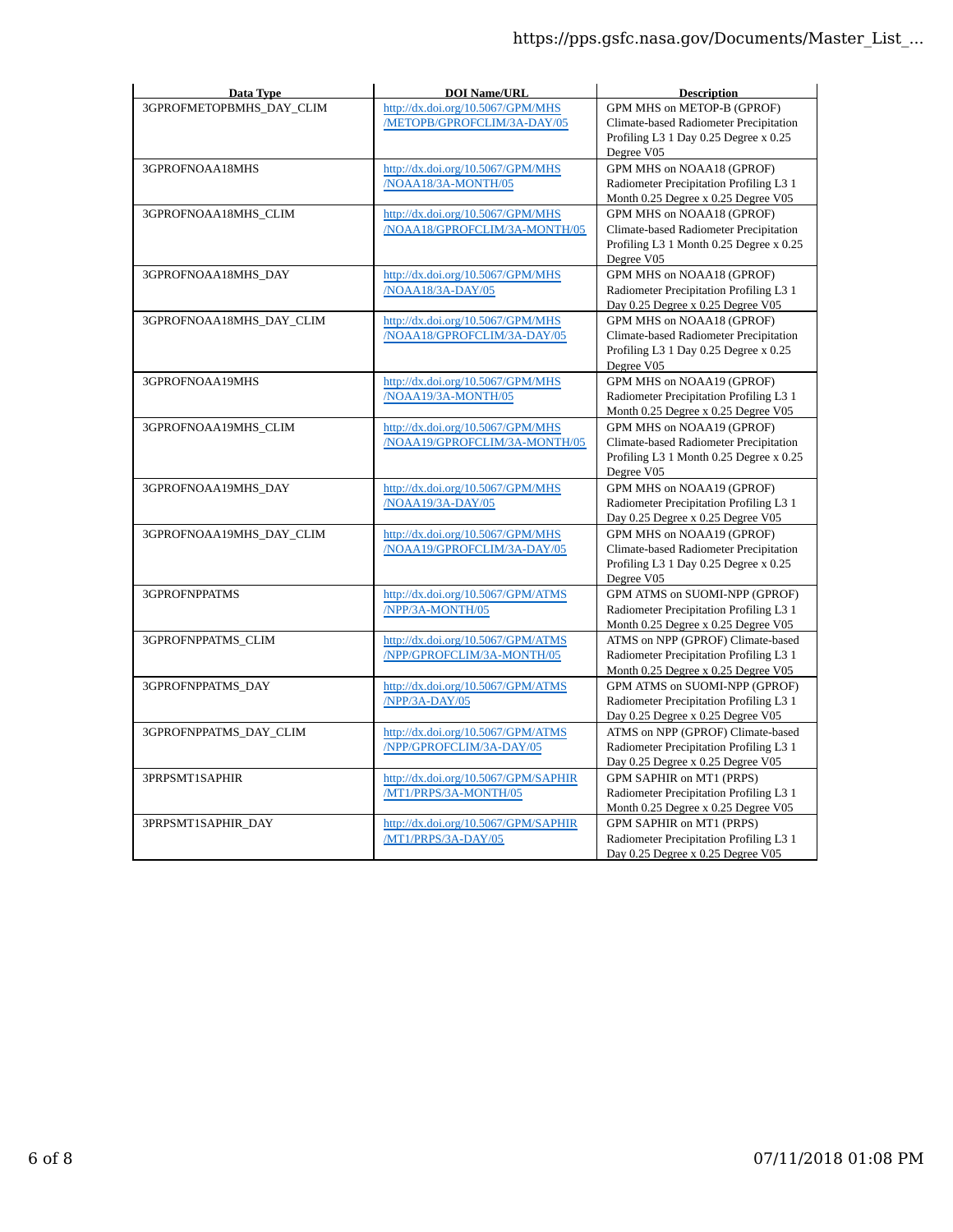## **Table 3. TRMM-Era Products**

| Data Type               | <b>DOI Name/URL</b>                                            | <b>Description</b>                                                                                         |
|-------------------------|----------------------------------------------------------------|------------------------------------------------------------------------------------------------------------|
| 1ATMI                   | http://dx.doi.org/10.5067/GPM/TMI/TRMM/1A/05                   | GPM TMI on TRMM Unpacked Data L1A 1.5<br>Hours 13 km V05                                                   |
| 1AVIRS                  | http://dx.doi.org/10.5067/GPM/VIRS<br><b>TRMM/1A/05</b>        | GPM VIRS on TRMM Unpacked Data L1A 1.5<br>Hours 2 km V05                                                   |
| 1BPR                    | http://dx.doi.org/10.5067/GPM/PR/TRMM/1B/05                    | GPM PR on TRMM Echo Power L1B 1.5 Hours 5<br>km V05                                                        |
| <b>BASETRMMTMI</b>      | http://dx.doi.org/10.5067/GPM/TMI<br>/TRMM/BASE/05             | TRMM TMI Antenna Temperatures and Brightness<br>Temperatures L1BASE 1.5 Hours 13 km V05                    |
| 1BTMI                   | http://dx.doi.org/10.5067/GPM/TMI/TRMM/1B/05                   | TRMM TMI Brightness Temperatures L1B 1.5<br>Hours 13 km V05                                                |
| 1BVIRS                  | http://dx.doi.org/10.5067/GPM/VIRS<br>/TRMM/1B/05              | TRMM VIRS Radiance Brightness Temperatures<br>and Reflectance L1B 1.5 Hours 2 km V05                       |
| 1CAQUAAMSRE             | http://dx.doi.org/10.5067/GPM/AMSRE<br>/AQUA/1C/05             | GPM AMSR-E on AQUA Common Calibrated<br>Brightness Temperatures L1C 1.5 Hours 10.5 km<br><b>V05</b>        |
| 1CF11SSMI               | http://dx.doi.org/10.5067/GPM/SSMI/F11/1C/05                   | GPM SSMI on F11 Common Calibrated Brightness<br>Temperatures L1C 1.5 Hours 13 km V05                       |
| 1CF13SSMI               | http://dx.doi.org/10.5067/GPM/SSMI/F13/1C/05                   | GPM SSMI on F13 Common Calibrated Brightness<br>Temperatures L1C 1.5 Hours 13 km V05                       |
| 1CF14SSMI               | http://dx.doi.org/10.5067/GPM/SSMI/F14/1C/05                   | GPM SSMI on F14 Common Calibrated Brightness<br>Temperatures L1C 1.5 Hours 13 km V05                       |
| 1CF15SSMI               | http://dx.doi.org/10.5067/GPM/SSMI/F15/1C/05                   | GPM SSMI on F15 Common Calibrated Brightness<br>Temperatures L1C 1.5 Hours 13 km V05                       |
| 1CNOAA15AMSUB           | http://dx.doi.org/10.5067/GPM/AMSUB/NOAA15<br>/1C/05           | GPM AMSU-B on NOAA-15 Common Calibrated<br>Brightness Temperatures L1C 1.5 Hours 16 km<br>V05              |
| 1CNOAA16AMSUB           | http://dx.doi.org/10.5067/GPM/AMSUB/NOAA16<br>/1C/05           | GPM AMSU-B on NOAA-16 Common Calibrated<br>Brightness Temperatures L1C 1.5 Hours 16 km<br>V05              |
| 1CNOAA17AMSUB           | http://dx.doi.org/10.5067/GPM/AMSUB/NOAA17<br>/1C/05           | GPM AMSU-B on NOAA-17 Common Calibrated<br>Brightness Temperatures L1C 1.5 Hours 16 km<br>V05              |
| 1CTRMMTMI               | http://dx.doi.org/10.5067/GPM/TMI/TRMM/1C/05                   | GPM TMI on TRMM Common Calibrated<br>Brightness Temperatures L1C 1.5 Hours 13 km<br>V05                    |
| 2AGPROFAQUAAMSRE_CLIM   | http://dx.doi.org/10.5067/GPM/AMSRE<br>/AQUA/GPROFCLIM/2A/05   | GPM AMSR-E on Aqua (GPROF) Climate-based<br>Radiometer Precipitation Profiling L2 1.5 Hours 5<br>km V05    |
| 2AGPROFF11SSMI_CLIM     | http://dx.doi.org/10.5067/GPM/SSMI<br>/F11/GPROFCLIM/2A/05     | GPM SSMI on F11 (GPROF) Climate-based<br>Radiometer Precipitation Profiling L2 1.5 Hours 13<br>km V05      |
| 2AGPROFF13SSMI_CLIM     | http://dx.doi.org/10.5067/GPM/SSMI<br>/F13/GPROFCLIM/2A/05     | GPM SSMI on F13 (GPROF) Climate-based<br>Radiometer Precipitation Profiling L2 1.5 Hours 12<br>km V05      |
| 2AGPROFF14SSMI_CLIM     | http://dx.doi.org/10.5067/GPM/SSMI<br>/F14/GPROFCLIM/2A/05     | GPM SSMI on F14 (GPROF) Climate-based<br>Radiometer Precipitation Profiling L2 1.5 Hours 12<br>km V05      |
| 2AGPROFF15SSMI_CLIM     | http://dx.doi.org/10.5067/GPM/SSMI<br>/F15/GPROFCLIM/2A/05     | GPM SSMI on F15 (GPROF) Climate-based<br>Radiometer Precipitation Profiling L2 1.5 Hours 12<br>km V05      |
| 2AGPROFNOAA15AMSUB_CLIM | http://dx.doi.org/10.5067/GPM/AMSUB/NOAA15<br>/GPROFCLIM/2A/05 | GPM AMSU-B on NOAA15 (GPROF)<br>Climate-based Radiometer Precipitation Profiling<br>L2 1.5 Hours 16 km V05 |
| 2AGPROFNOAA16AMSUB_CLIM | http://dx.doi.org/10.5067/GPM/AMSUB/NOAA16<br>/GPROFCLIM/2A/05 | GPM AMSU-B on NOAA16 (GPROF)<br>Climate-based Radiometer Precipitation Profiling<br>L2 1.5 Hours 16 km V05 |
| 2AGPROFNOAA17AMSUB_CLIM | http://dx.doi.org/10.5067/GPM/AMSUB/NOAA17<br>/GPROFCLIM/2A/05 | GPM AMSU-B on NOAA17 (GPROF)<br>Climate-based Radiometer Precipitation Profiling<br>L2 1.5 Hours 16 km V05 |